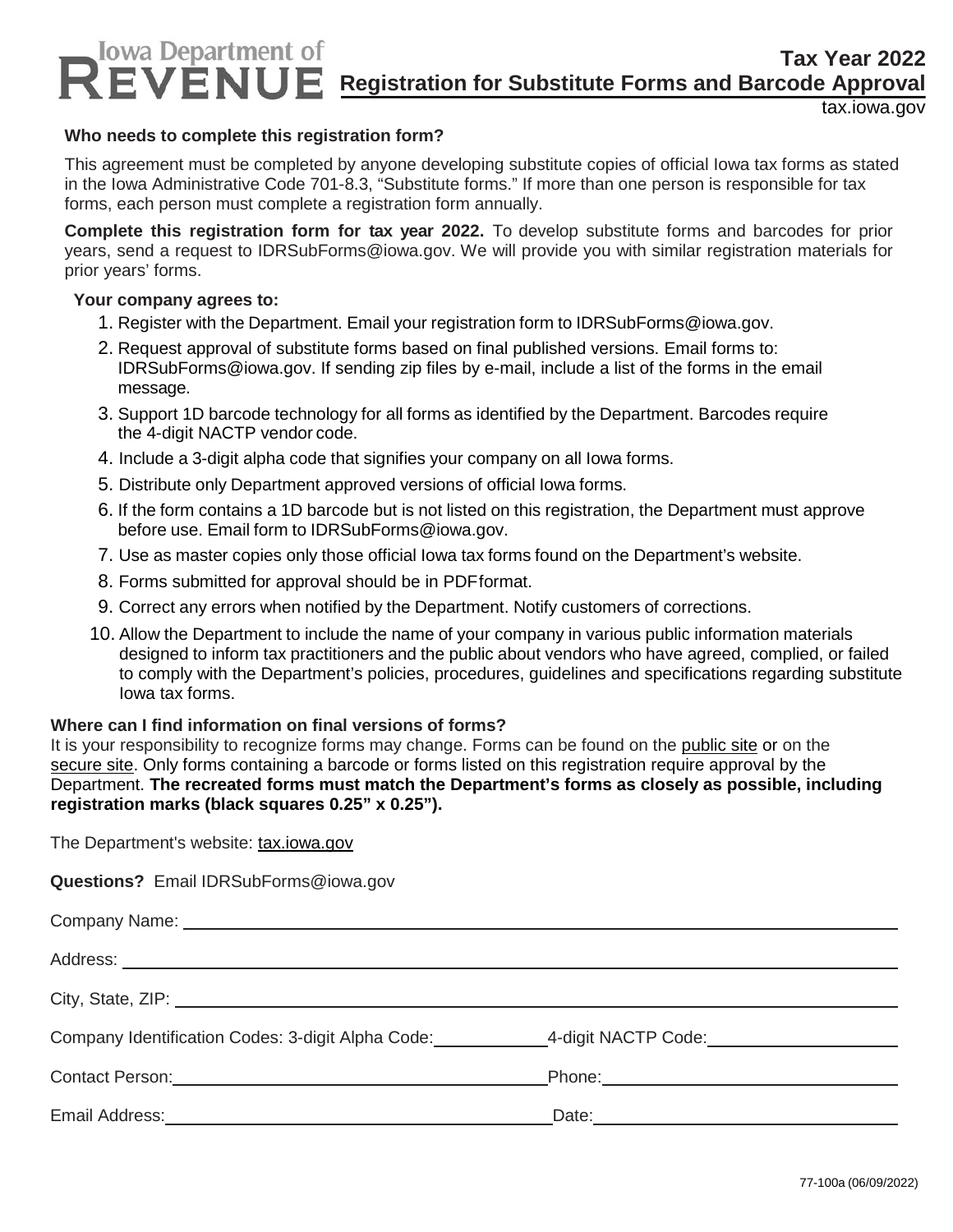\* All forms listed on this registration must contain a 1D barcode unless otherwise noted \* Check all forms for which you will be personally responsible.

# **FIDUCIARY TAX**

## □ **ALL FORMS BELOW**

- $\Box$  IA 1041 Iowa Fiduciary Return (63-001)
- □ IA 1041V Fiduciary Payment Voucher (63-007)
- $\Box$  IA 1041 Schedule D (63-010)

## **FORMS COMMON TO MULTIPLE TAXES**

## □ **ALL FORMS BELOW**

 $\Box$  Check this box if you are going to include 2D barcode on applicable forms

- $\Box$  IA 8801 Iowa Alternative Minimum Tax Credit (41-009)
- $\Box$  IA 4136 Iowa Fuel Tax Credit (41-036)
- $\Box$  IA 4562A/B Iowa Depreciation Adjustment Schedule (41-105) contains 2D barcode
- $\Box$  IA 128S Iowa Alternative Simplified Research Activities Credit (41-124) contains 2D barcode
- $\Box$  IA 128 Iowa Research Activities Tax Credit (41-128) contains 2D barcode
- □ IA 130 Iowa Out-of-State Tax Credit Schedule (41-130)
- $\Box$  IA 133 Iowa New Jobs Tax Credit (41-133)
- $\Box$  IA 134 Iowa S Corporation Appointment Credit (41-134)
- $\Box$  IA 147 Iowa Franchise Tax Credit (41-147)
- $\Box$  IA 148 Iowa Tax Credits Schedule (41-148) contains 2D barcode
- □ IA 8864 Iowa Biodiesel Blended Fuel Tax Credit (41-149)
- □ IA 135 Iowa E85 Gasoline Promotion Tax Credit (41-150)
- $\Box$  IA 138 Iowa E15 Plus Gasoline Promotion Tax Credit (41-152)
- $\Box$  IA 178 Farm to Food Donation Tax Credit (41-167)
- $\Box$  IA 102 Iowa Amended Return Schedule (41-171) contains 2D barcode
- $\Box$  IA 103 Pass-through Election to Pay Voucher (41-172)
- $\Box$  IA 8979 Pass-through Representative Modification Form (41-173)
- $\Box$  IA PTE-C Composite Return (41-174) contains 2D barcode
- $\Box$  IA Sch CC Composite Credits Schedule (41-178) contains 2D barcode
- $\Box$  IA Sch DE Disregarded Entity Schedule (41-179)
- $\Box$  IA 101 Nonconformity Adjustments (42-029) contains 2D barcode
- $\Box$  IA 163 Interest Expense Adjustments (42-039) contains 2D barcode
- $\Box$  Penalty Waiver Request (78-629)
- $\Box$  IA 4506 Request for Copy of Tax Return (95-504)

## **FRANCHISE TAX - Financial Institutions**

# □ **ALL FORMS BELOW**

- $\Box$  IA 1120F Franchise Return for Financial Institutions (43-001)
- $\Box$  IA 1120F ES Franchise Estimated Tax Voucher (43-006)
- $\Box$  IA 1120F V Iowa Franchise Tax Payment Voucher (43-009)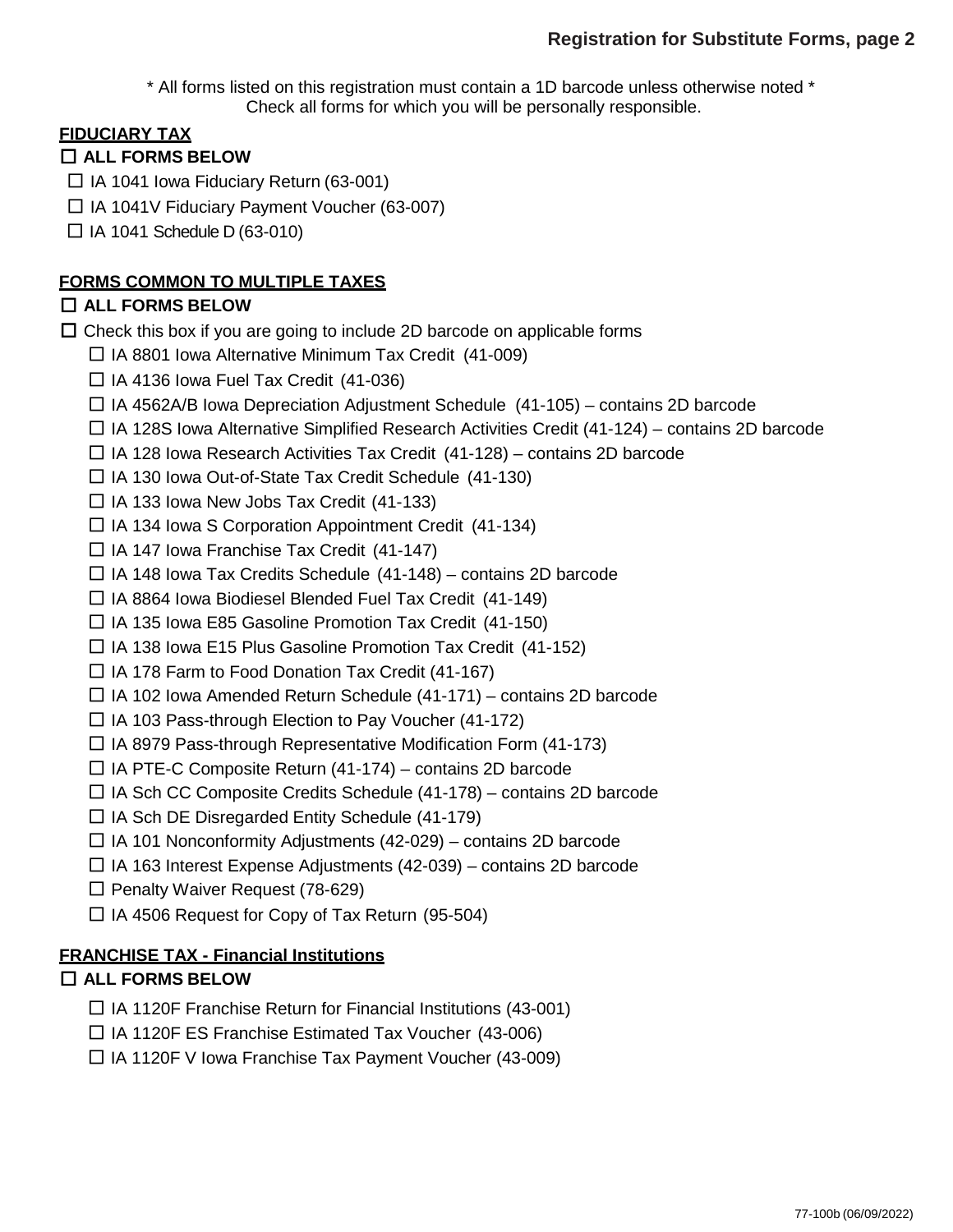## **INCOME TAX: CORPORATION**

# □ **ALL FORMS BELOW**

 $\square$  Check this box if you are going to include 2D barcode on applicable corporation forms

- $\Box$  IA 1120 Iowa Corporation Income Tax Return (42-001) contains 2D barcode
- $\Box$  IA 1120S Iowa Income Tax Return for S Corporations (42-004) contains 2D barcode
- $\Box$  IA 1120S Schedule K-1 (42-008) contains 2D barcode
- $\Box$  IA Corporation Schedule D Non Business Income (42-014) contains 2D barcode
- $\Box$  IA Corporation Schedule M (42-016)
- $\Box$  IA 1120V Corporate Tax Payment Voucher (42-019)
- $\Box$  IA Corporation Schedules F and G (42-020) contains 2D barcode
- $\Box$  IA Corporation Schedule H1, H2, H3 (42-021) contains 2D barcode
- $\Box$  IA Corporation Schedules I, J1 and J2 (42-022) contains 2D barcode
- $\Box$  IA Corporation Schedule L Iowa Nexus Adjustment (42-025) contains 2D barcode
- □ IA 1139-CAP Application for Refund Due to Carryback of Capital Losses (42-028) **no barcode**
- □ IA 1120ES Corporate Estimated Tax Payment Voucher (45-004)
- $\Box$  IA 2220 Underpayment of Estimated Tax by Corporations and Financial Institutions (45-006)
- $\Box$  Iowa Tax Payment Voucher (96-048) used as S Corporation Voucher (for Corporation Tax, use 1120V and 1120ES)

# **INCOME TAX: INDIVIDUAL**

# □ **ALL FORMS BELOW**

 $\Box$  Check this box if you are going to include 2D barcode on form IA 1040 (41-001)

- $\Box$  IA 1040 lowa Individual Income Tax Form (41-001) contains 2D barcode
- $\Box$  IA 1040 Schedule A, Iowa Itemized Deductions (41-004)
- $\Box$  IA 1040C Composite Individual Income Tax Return for Nonresidents (41-006)
- $\Box$  IA 1040 Schedule B, Interest and Dividend Income (41-029)
- $\Box$  IA 1040XV Amended Payment Voucher (41-121)
- $\Box$  IA 1040X Amended Individual Income Tax Return (41-122)
- □ IA 123 Net Operating Loss (NOL) Schedule (41-123)
- $\Box$  IA 126 Iowa Nonresident and Part-Year Resident Credit Schedule (41-126)
- $\Box$  IA 2440 Disability Income Exclusion (41-127)
- $\Box$  IA 6251 Iowa Alternative Minimum Tax Computation (41-131)
- □ IA 6251B Balance Sheet/Statement of New Worth (41-135)
- $\Box$  IA 1040V lowa Individual Income Tax Payment Voucher (41-137)
- $\Box$  IA 177 Iowa Adoption Tax Credit (41-154)
- $\Box$  IA 100A Iowa Capital Gain Deduction Cattle, Horses, or Breeding Livestock (41-155)
- $\Box$  IA 100B Iowa Capital Gain Deduction Real Property Used in a Farm Business (41-156)
- $\Box$  IA 100C Iowa Capital Gain Deduction Real Property Used in a Non-Farm Business (41-157)
- $\Box$  IA 100D Iowa Capital Gain Deduction Timber (41-158)
- $\Box$  IA 100E Iowa Capital Gain Deduction Business (41-159)
- $\Box$  IA 100F Iowa Capital Gain Deduction ESOP (41-160)
- □ IA 8995 Composite Return Qualified Business Income Deduction (41-166) **no barcode**
- $\Box$  IA 1040ES Individual Income Estimate Tax Payment Voucher (45-002)
- $\Box$  IA 2210 Underpayment of Estimated Tax by Individuals (45-007)
- $\Box$  IA 2210F Underpayment of Estimated Tax by Farmers and Fishers (45-008)